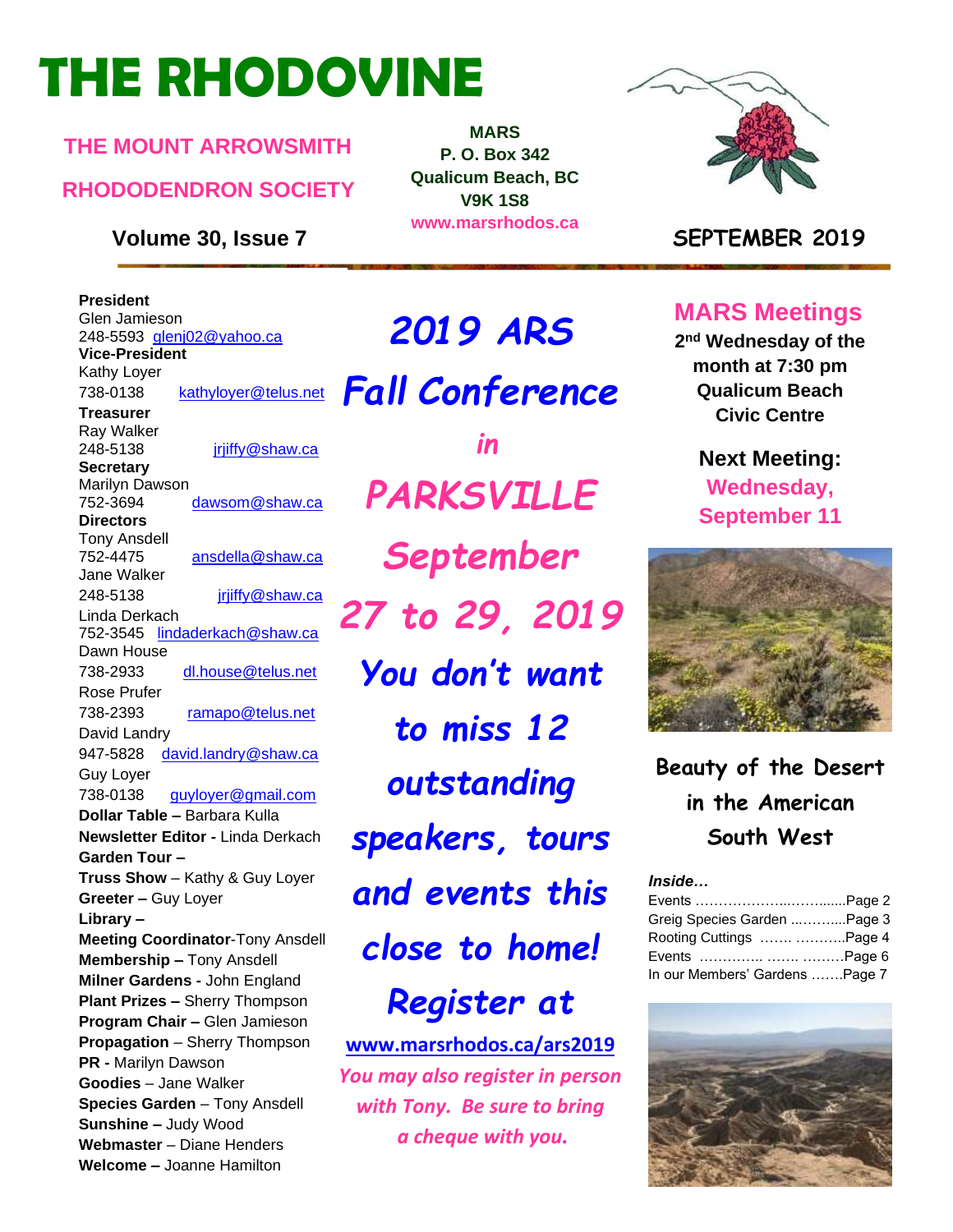# *Upcoming Programs:*

# *Wednesday, September 11*

- **Glen Jamieson on** *Deserts*
- *Linda Derkach on Gardens of the Delaware River Valley*

#### *Wednesday, October 9*

• *Margaret Cadwaladr on Dart's Hill*

### *Wednesday, November 9*

• *Harry Burton on Apple Luscious Organic Orchard*

*MARS September Meeting*



Glen Jamieson will present on North American deserts, focusing on characteristics of each, plus plants of Joshua Tree National Park and Anza-Borrego State Park where a spectacular flowering season resulted from substantial winter rains.

Linda Derkach will take us on a meander through the Delaware River Valley in Pennsylvania and focus on some of the features of gardens in that part of the eastern US.

# *Don't Miss It!*

# **ARS Fall Regional Conference September 27 to 29, 2019**

**Parksville Community and Conference Centre Register at** 

### **[www.marsrhodos.ca/ars2019](http://www.marsrhodos.ca/ars2019)**

MARS Steering Committee is putting the finishing touches to the ARS Fall Regional Conference at the Parksville Community Centre, September 27-29.

With the theme *Rhododendrons as the World Warms*, the 12 speakers will be focusing on coping with climate change in its many forms. Although the early bird deadline has passed, there is still time to register at [www.marsrhodos.ca/ars2019/](http://www.marsrhodos.ca/ars2019/) to hear 12 renowned speakers and take in the workshops, plant sales, bus tours and silent auctions. Also included in the bargain registration price of just \$110 are two continental breakfasts and Saturday lunch. Two banquets on Friday and Saturday are extra. Be sure to include any special dietary needs on the registration form.

Those who plan to donate to the **Silent Auction** please contact Barbara Kulla at [kkulla@shaw.ca](mailto:kkulla@shaw.ca) or 250-752-7369.

Those who plan to enter the **Photo Exhibition** should contact Linda Derkach at lindaderkach@shaw.ca.

Individual chairs will be choosing their volunteers for specific duties. If you want to volunteer and do not have an assignment, talk to a steering committee member. Linda Derkach is chair, [lindaderkach@shaw.ca](mailto:lindaderkach@shaw.ca)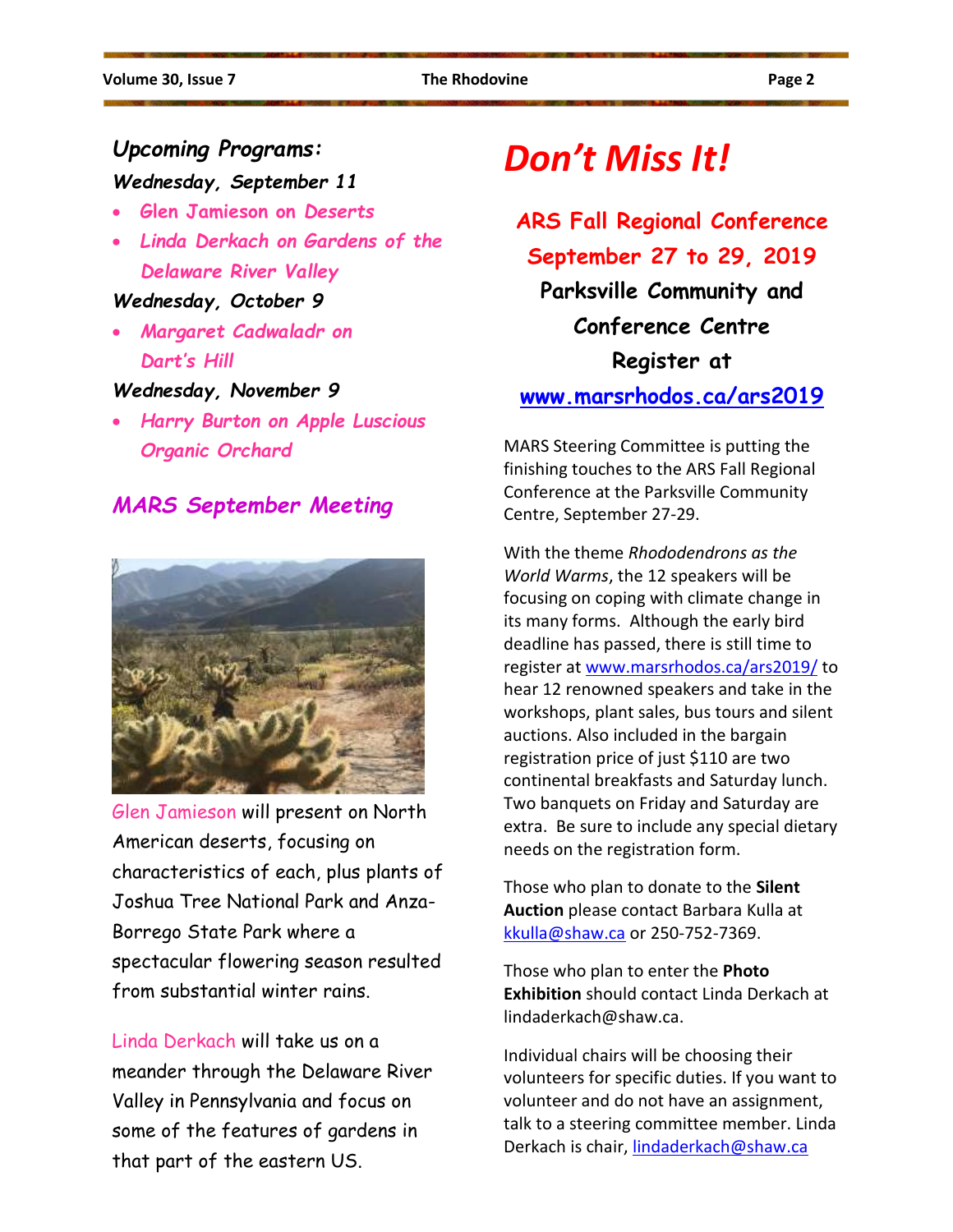# *ARS President Delivers Cheque to Milner Project*

*Marilyn Dawson*



*Geoff Ball, Milner Gardens Executive Director, accepts the ARS cheque from Ken Webb to buy more plants for the Greig Species Garden. From left are Geoff, Glen Jamieson, Chris Southwick, Tony Ansdell, Paul Wurz, Marilyn Dawson, Craig Clarke, John Deniseger and Art Lightburn, all members of the Species Advisory Committee. Alan Campbell is behind Paul.*

Several years ago the five chapters of the American Rhododendron Society agreed to partner with Milner Gardens and Woodland and its parent Vancouver Island University to create a rhododendron species garden to show the diversity of the genus. The Greig Species Garden opened last year to much fanfare with about 150 species in the ground. It's an on-going project that has taken countless hours of planning and physical work by

many volunteers. This past spring about 450 companion plants were added to flesh out the garden, including a selection of hostas, much to the delight of a marauding deer.

More species rhododendrons will be added and in July at the species advisory meeting, Ken Webb the new President of the American Rhododendron Society drove up from Victoria with a cheque from the ARS Endowment Fund to purchase particular species when they come available. Ken is a member of the Victoria Chapter. The cheque was the result of a successful grant application.

### *In the garden of John and Arlene…*



*Rhododendron luteum* blooming this spring to the delight of garden visitors in John and Arlene's garden. Photo: Corey DeCluyvers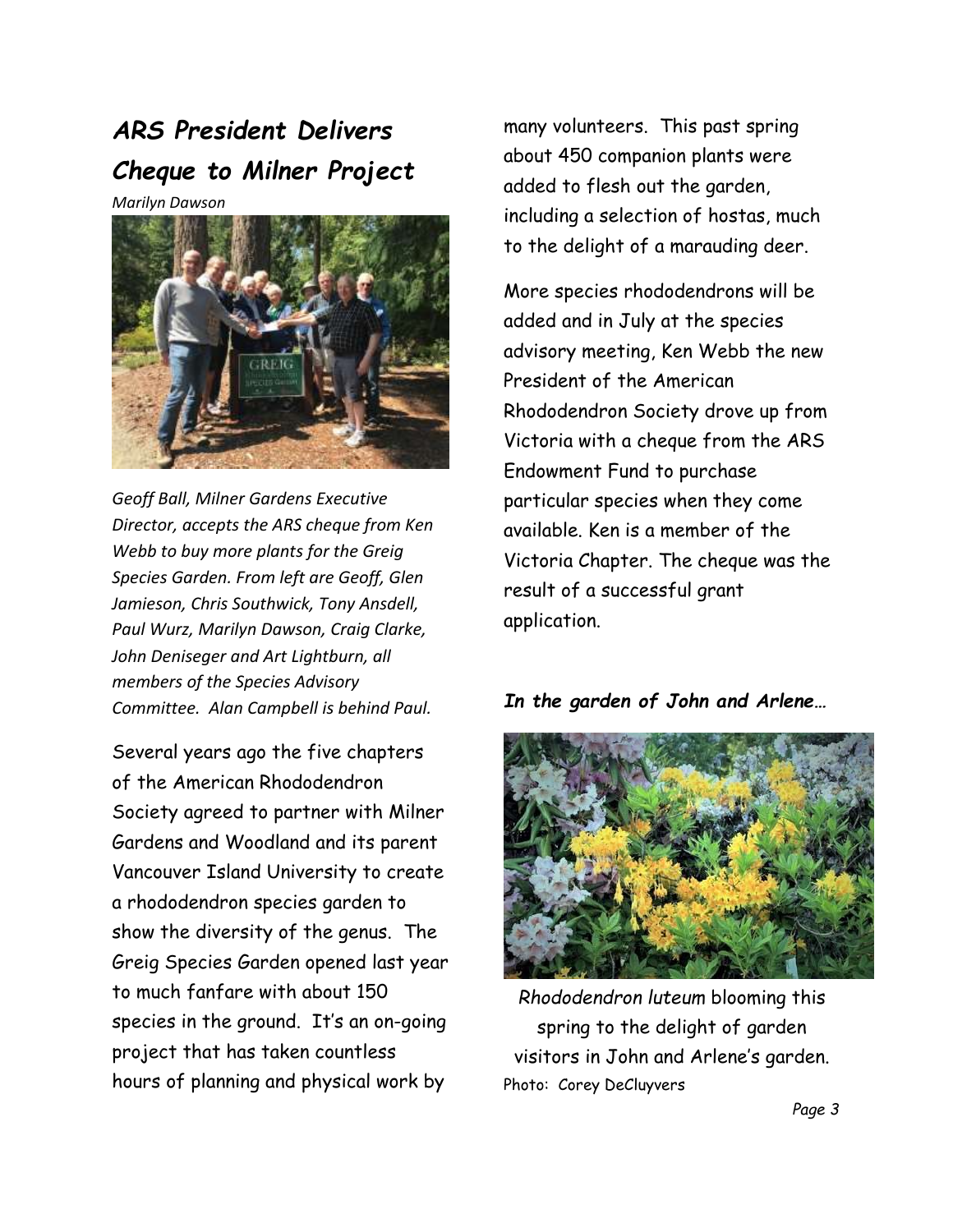# *Rooting Rhododendron Cuttings*

*by Don Hyatt*

Late summer and fall are usually good times to root cuttings, but it is often possible to root cuttings almost any time of year.

### *Selection:*

### **Choose smaller cuttings without flower buds**

I prefer cuttings made from the smaller shoots on my plants rather than big strong growths. I look for branches on the back side of the plant or in shaded spots and try to get stems that do not have flower buds. For one reason, smaller cuttings seem to root more easily for me since they don't need quite so many roots to support a new plant. Also, I hate to cut off any branches that might bloom the following spring. If any cuttings do have flower buds, I remove them since the energy wasted on flowering can go toward root formation.

### *Preparation:*

### **Make short cuttings – trim larger leaves**

Rhododendrons are shallow rooted plants and therefore cuttings do not need to be very long. I make short cuttings about 1.5 to 2 inches in length. I also trim the ends of large leaves to make them more manageable. Long shoots can sometimes be cut into several sections to get additional cuttings. If a variety is scarce I might try a few leaf-bud cuttings too. A leaf-bud cutting is single leaf with

some woody stem and a growth bud. Leaf-bud cuttings will often root just like normal ones but it is important to keep that bud above the soil line. If that bud rots, new growth will never emerge.



### *Sterilization:*

### **Soak cuttings for five minutes in a Clorox solution**

After trimming leaves and stems, I usually sterilize my cuttings in order to lessen insect and disease problems. I mix ¼ cup of Clorox with about five cups of water to make a sterilizing solution. I submerge the cuttings in that solution for five minutes which usually kills most buds and mold spores. Then I rinse the cuttings well and shake off excess water. Cuttings will remain enclosed inside plastic bags for months, so sterilization minimizes potential problems.

### *Wounding:*

### **Remove a thin piece of bark from both sides**

As the cutting begins its healing process, new roots will develop from callus tissue that forms at the cambium layer of the cut stem. In order to have a larger area for callus development, I cut away a thin sliver of bark from both sides of the bottom part of the cutting. I use a sharp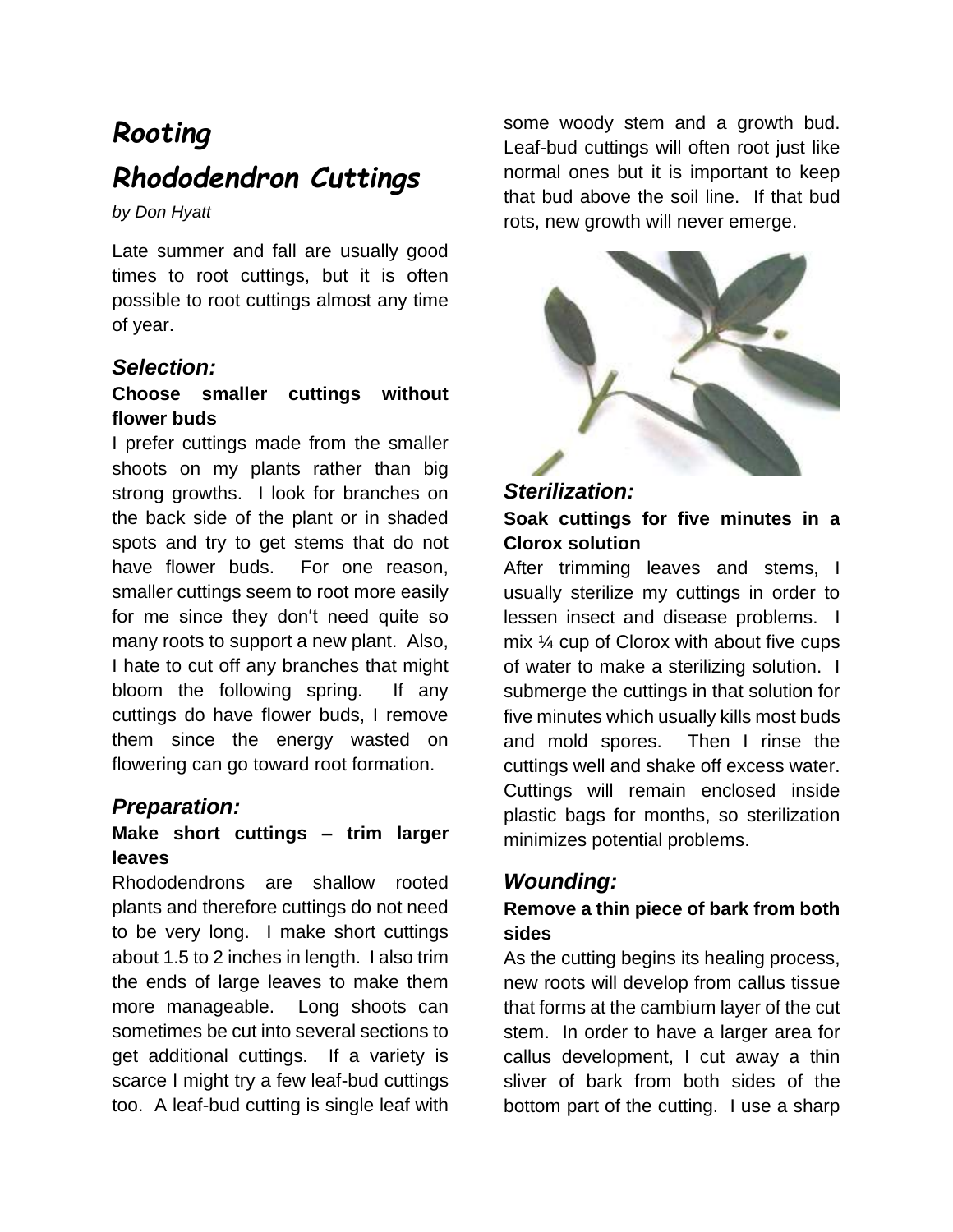knife so as not damage the remaining bark. Azalea cuttings do not need to be wounded in this way.



*Hormones:*  **Dip cuttings for five seconds in Dip 'N Grow**

To encourage root formation, most rhododendrons need a little help. I use the liquid rooting concentrate called Dip 'N Grow. For hard to root rhododendron cuttings I dilute in the ratio one part hormone to five parts water. Azaleas root well with a one to ten solution. I dip cutting ends in the solution, let them stay for five seconds, and then remove.



### *Potting Up:*  **Insert cuttings, enclose in a clear plastic bag.**

I insert the cuttings in pots containing a porous medium of equal parts peat moss and perlite with a bit of course sand. The medium should be damp but not too wet since excess moisture can encourage rot. I enclose each pot in a clear plastic bag and place these minigreen houses under my fluorescent lights that stay on for 18 hours per day or on a north windowsill that gets bright light but no direct sun. Cuttings should require no water or care for months. I keep them under the lights until new growth emerges the next spring and then transplant. Some varieties root in two to three months but stubborn types might take a year. I often wait until the next spring to repot.



*Note: This article is reprinted with permission by the author. Words and Photos: Don Hyatt*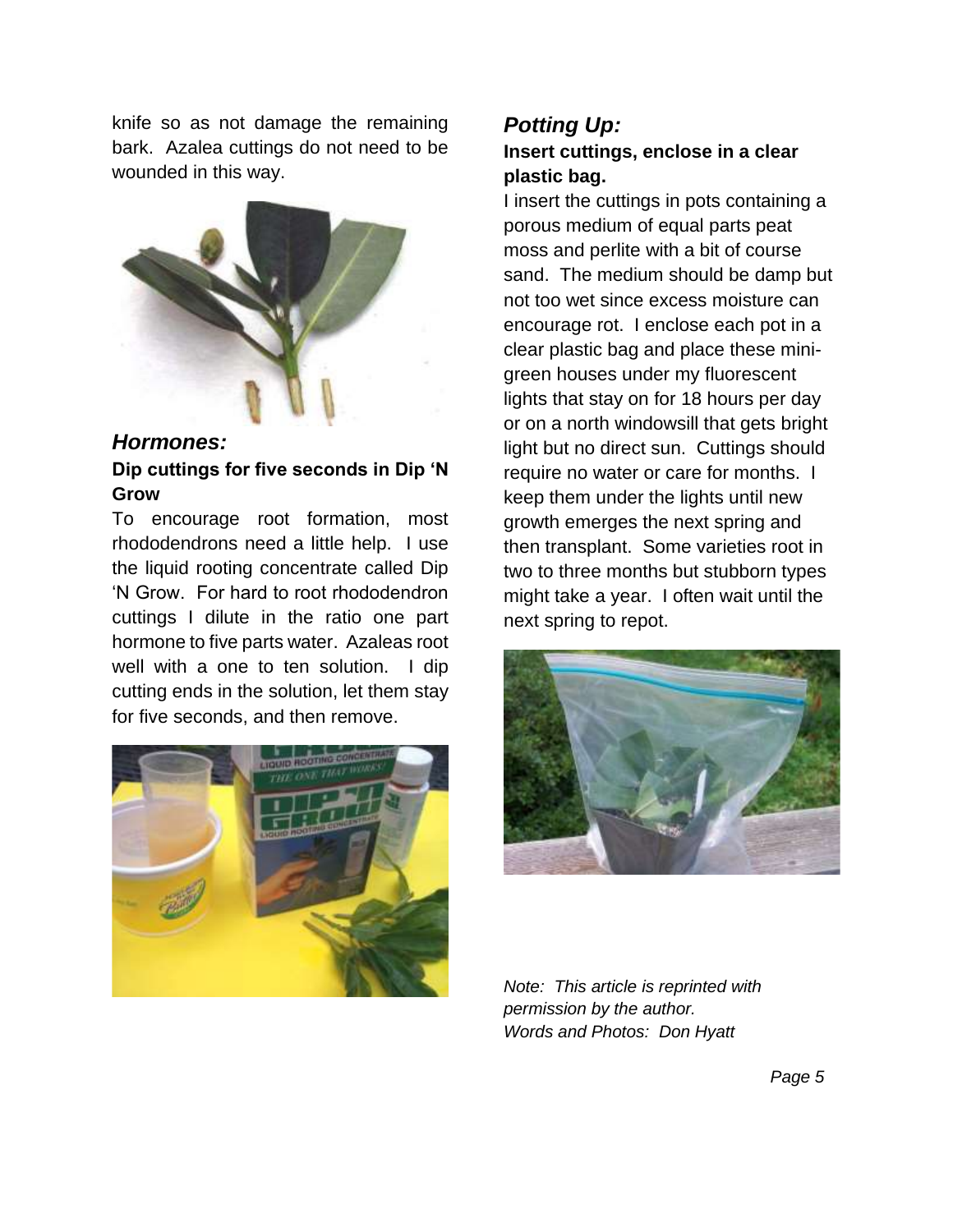**Qualicum Beach Garden Club Tuesday, September 10, 2019 QB Civic Centre Doors open at 7pm Meeting begins at 7:30pm Guests \$3.**

### **Speaker: Kristin Crouch Vegetable Growing 101**

Kristin is passionate about gardening both food and flower - since they go hand in hand. She is an organic gardener who believes in trying to be as sustainable as she can. From re-using what mother nature provides to recycling in the garden, she wants to do her best for the earth.

Kristin is the founder and past president of the Ladner Community Garden and teaches sustainable gardening workshops for her community. She is a certified master gardener with a diploma in horticulture. She loves writing about her gardening experiences and welcomes questions on all aspects of gardening.

[https://www.thatbloomingarden.com/blo](https://www.thatbloomingarden.com/blog/) [g/](https://www.thatbloomingarden.com/blog/)

You can also find her on twitter at @deltagardener and on Facebook at That Bloomin' Garden.

**Mid Island Floral Art Club Thursday, September 12** 

### **at 2:00**

**St. Stephen's Church Hall 150 Village Way, QB**

**Have a go at Hand Tied Bouquet**

*Info Deanne 250-752-1858*

### **Eaglecrest Garden Club**

**Wednesday, Sept 25 at 7:00 pm (doors open at 6:30 pm) Qualicum Beach Civic Centre. Guest fee: \$3**

# **Speaker: Margaret Mills**

*Mason Bees: Everything You Need To Know*

Margaret is a master gardener and Chief Horticulturalist for the City of Nanaimo. Honeybee populations on Vancouver Island are rapidly declining. Mason bees, of which there are species native to the area, are many times more efficient at pollinating fruit trees than honeybees. Margaret will discuss the bees, their life cycles, their nests, care of the next generation and many more interesting facts about mason bees. **Note that the meeting has been moved to the 4 th Wednesday for this month only.**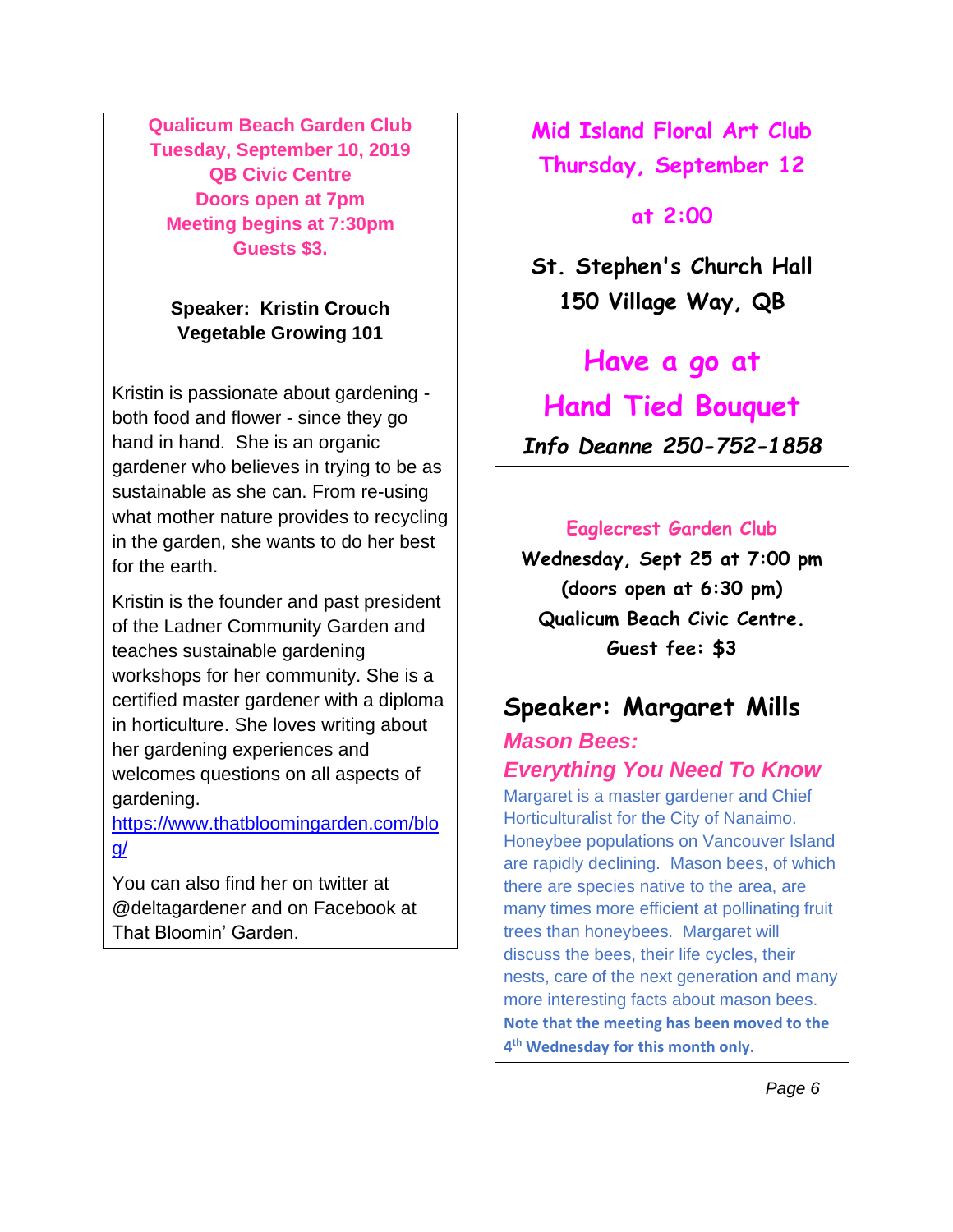



*Rhododendron* 'Nancy Evans' and a white companion thrive in Bob and Marnie's backyard.



Apples and roses make an unusual and stunning combination.

Photos: Bob Baird **Page 7**